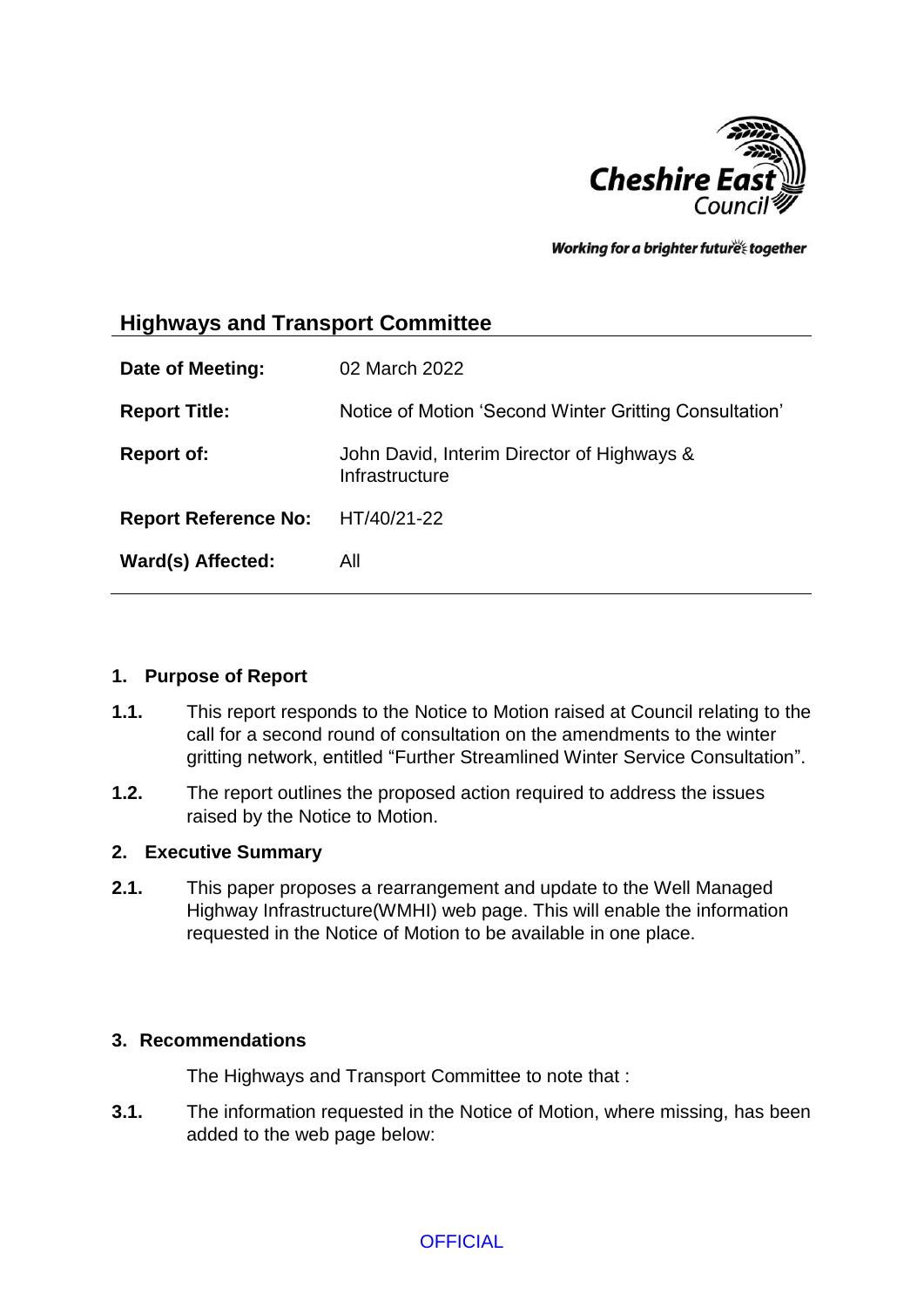[https://www.cheshireeast.gov.uk/highways\\_and\\_roads/road](https://www.cheshireeast.gov.uk/highways_and_roads/road-maintenance/well-managed-highway-infrastructure.aspx)[maintenance/well-managed-highway-infrastructure.aspx.](https://www.cheshireeast.gov.uk/highways_and_roads/road-maintenance/well-managed-highway-infrastructure.aspx)

**3.2.** A link to the WMHI webpage has been added on the Council's public consultation webpage.

### **4. Reasons for Recommendations**

- **4.1.** Much of the information that is referred to in the Notice of Motion is already available on the web page, or was published with the relevant reports, but to assist with the response this information will be reorganised and the page updated for clarity. This report addresses the points raised in the Notice to Motion.
- **4.2.** These recommendations align with the Council's Corporate Plan aim of being an open council.

### **5. Other Options Considered**

**5.1.** There are no other options to be considered, in the interests of being open the required information will be provided on the WMHI webpage with a further link on the Council's consultation page.

### **6. Background**

- **6.1.** The national guidance to which the Council aligns its highway policies and operational procedures 'Well Managed Highway Infrastructure' was released in 2016.
- **6.2.** On 04/02/20 Cabinet considered a paper containing proposals relating to the Highway Safety Inspection Policy, Code of Practice for Highway Safety Inspections, Winter and Adverse Weather Policy, Adverse Weather Plan and the Cheshire East Highway Resilient Network Strategy. These documents aligned services with the recommendations of WMHI and had been subject to a round of public consultation.
- **6.3.** Cabinet approved the proposals in the paper; however, a call-in request was subsequently received. This call-in related to the winter service element of the proposals.
- **6.4.** The call-in request was subsequently considered by the Environment and Regeneration Overview and Scrutiny Committee (EROSC) on 16th March 2020.
- **6.5.** At EROSC the following recommendations were made and subsequently accepted by the Cabinet:

That Cabinet be advised to: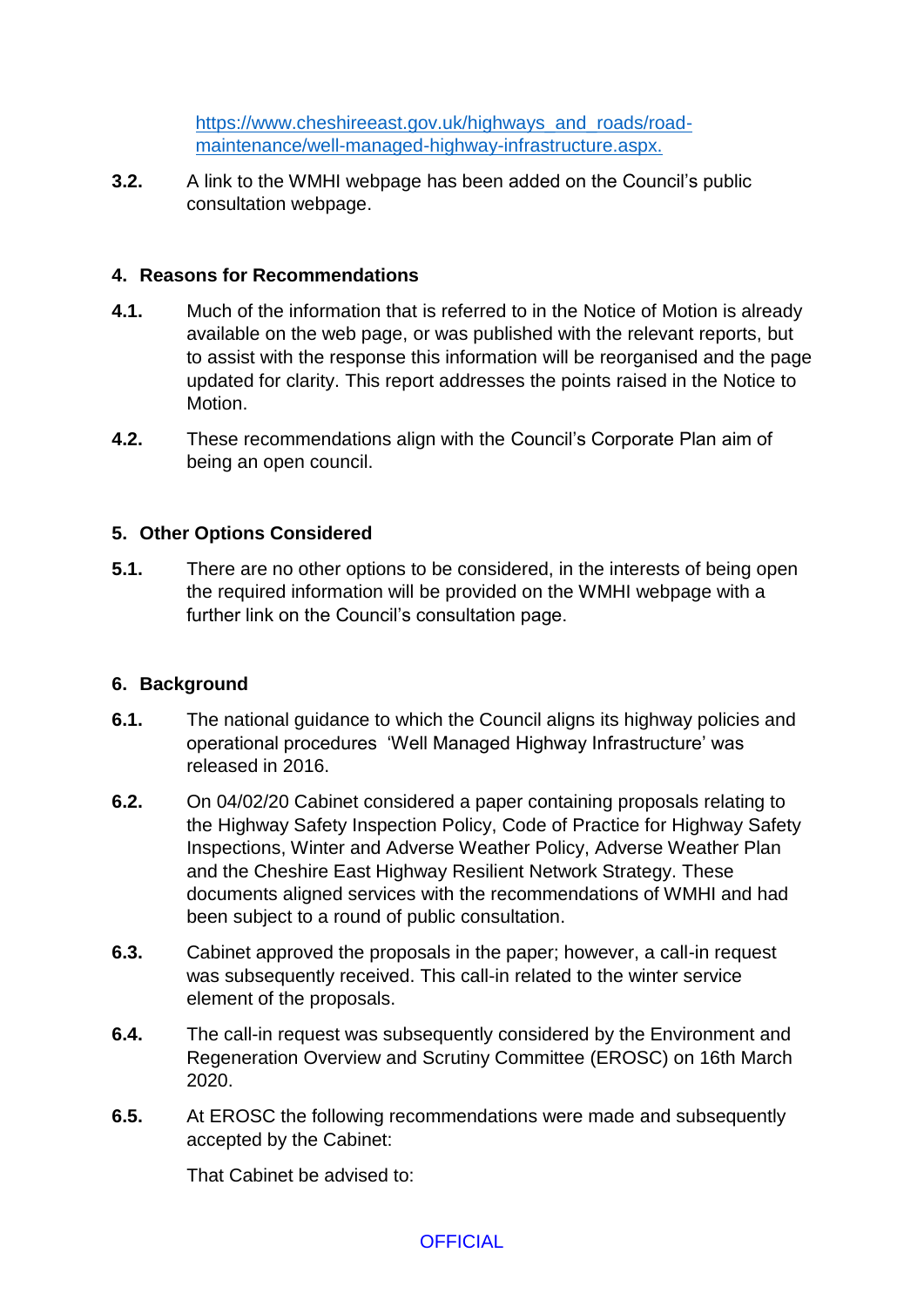- (1) To undertake a further round of streamlined consultation on the winter service element only as part of the annual review of the Well Managed Highways Infrastructure annual review process;
- (2) That this annual review process be carried out through the Area Highways Groups (AHG), including the involvement of all Parish and Town Councils and relevant community/cycle groups as appropriate, with supporting information to be supplied to the AHG's in advance of the meetings and shared with all schools;
- (3) That a letter be sent to all schools within the Borough informing them of this additional round of consultation as part of the first annual review;
- (4) That all schools will be given an appropriate amount of time to respond to the consultation as part of the first annual review. (to be discussed with the Portfolio Holder to take into consideration the current public health issues and school holidays). It should be noted that the above recommendations are taken directly from the EROSC minutes
- **6.6.** This consultation and engagement was undertaken as outlined in Section 7 of this report.
- **6.7.** At Council on 15/12/21 a Notice of Motion relating to the second round of consultation was raised by Cllr. Janet Clowes and seconded by Cllr. Tony Dean.
- **6.8.** The Notice of Motion proposed:
	- 1) In line with the Cheshire East Council's Policy Decision of 2014, the results of the Second Winter Gritting Consultation, conducted in 2020 as a result of the call-in to the EROSC, is published on the Cheshire East Website, together with a full report that includes:
		- a) Who was invited to take part in the Consultation.
		- b) Who responded to the Consultation.
		- c) What documentation was provided to those selected to respond to the consultation.
		- d) How the information, presented by respondents, was evaluated by Cheshire East Highways to inform the current Winter Gritting and Adverse Weather Strategy.
	- 2) That as a result of the Consultation, Cheshire East Council publishes details of the well-maintained highways metrics used to determine which routes remained on the gritting schedules, but importantly, which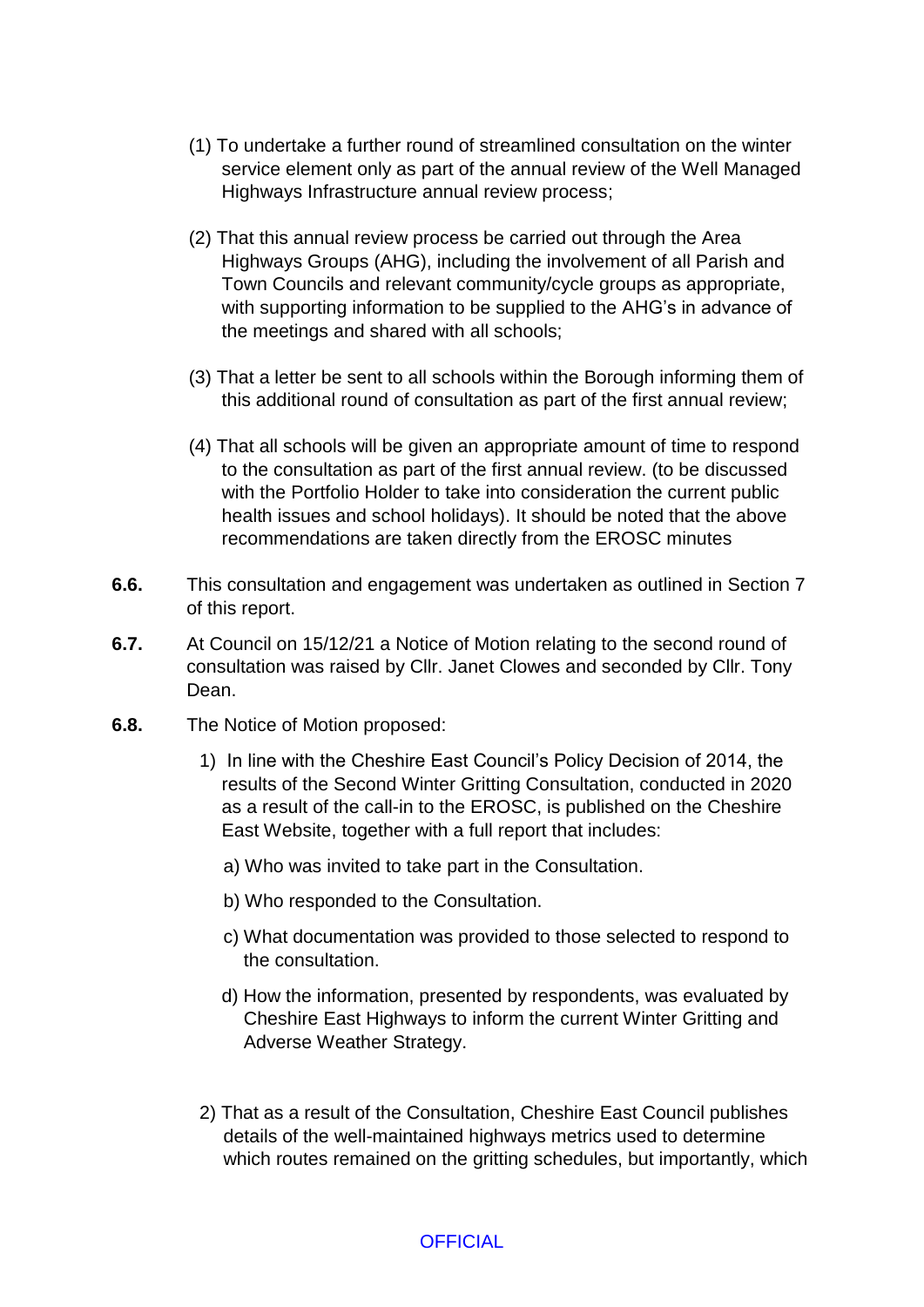routes did not remain on the gritting schedule as a result of this consultation and its findings.'

https://www.cheshireeast.gov.uk/council\_and\_democracy/council\_infor mation/consultations/consultation-results/consultations\_results.aspx

## **7. Consultation and Engagement**

**7.1.** As the approach to WMHI was developed, presentations were given to the EROSC on 18/06/18, 15/10/18,15/07/19 and 21/01/20.

### **Initial Consultation**

- **7.2.** The new approach to winter service was consulted on through public consultation from 2nd July to 27th August 2018, along with proposals to revise the Council's approach to Highway Safety Inspections and the introduction of a Resilient Network.
- **7.3.** This initial consultation engaged:

Cheshire East Residents via the website and public libraries Elected Members Parish Councils The LEP Transport for the North Local Transport Operators Neighbouring Authorities (including Highways England) The Emergency Services Manchester Airport Network Rail HS2 Local Bus Operators The Road Haulage Association Freight Transport Association **Sustrans** Local Cycling Groups NHS and Health Service Providers Cheshire East Council Internal Departments

- **7.4.** Presentations were also given to the former AHGs and some amendments were made to the treated routes as a result of this engagement.
- **7.5.** The consultation received 93 responses.

### **Further Streamline Consultation**

**7.6.** Between 11th September 2020 and 20th November 2020 a further streamlined consultation was held.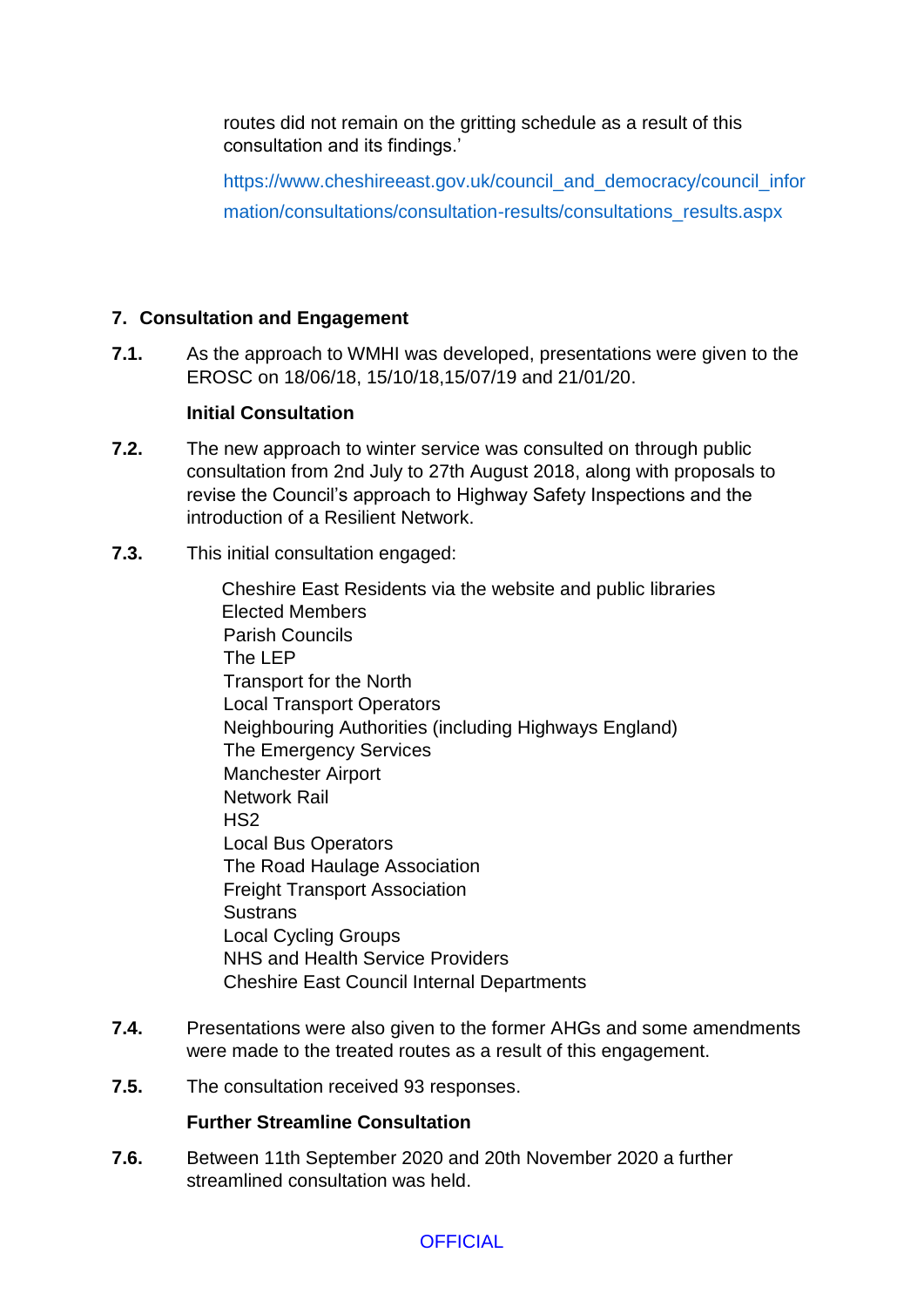- **7.7.** As part of the second consultation, information relating to the routes and methodology were added to a website for the consultees to review and provide feedback.
- **7.8.** The Consultees were:

The former Area Highway Groups (AHGs) All Schools Community Groups (via AHGs) The Town and Parish Councils within the Borough Cycling Groups Elected Members Emergency Services

**7.9.** These consultees are detailed on the Council's website:

[https://www.cheshireeast.gov.uk/highways\\_and\\_roads/road](https://www.cheshireeast.gov.uk/highways_and_roads/road-maintenance/well-managed-highway-infrastructure.aspx#:~:text=We%20consulted%20all,winter%20treatment%20network)[maintenance/well-managed-highway](https://www.cheshireeast.gov.uk/highways_and_roads/road-maintenance/well-managed-highway-infrastructure.aspx#:~:text=We%20consulted%20all,winter%20treatment%20network)[infrastructure.aspx#:~:text=We%20consulted%20all,winter%20treatment%](https://www.cheshireeast.gov.uk/highways_and_roads/road-maintenance/well-managed-highway-infrastructure.aspx#:~:text=We%20consulted%20all,winter%20treatment%20network) [20network.](https://www.cheshireeast.gov.uk/highways_and_roads/road-maintenance/well-managed-highway-infrastructure.aspx#:~:text=We%20consulted%20all,winter%20treatment%20network)

- **7.10.** The identified consultees received an email containing a covering letter which requested their engagement with the consultation and a consultation response form. The letter contained links to:
	- The Risk Assessment Methodology
	- The Winter and Adverse Weather Policy
	- The Winter and Adverse Weather Plan
	- Risk Assessment Scores for Roads Added
	- Risk Assessment Scores for Roads Removed
	- Risk Assessment Scores for Roads Retained
	- Maps of the proposed treated roads in each Area Highway Group area
- **7.11.** Presentations were also given to the AHGs via Teams (this method was used as a result of the pandemic). The AHGs were attended by elected members and town & parish councils. Traditionally not all town & parish councils attended AHGs, so in this instance each town & parish council was asked to provide one representative.
- **7.12.** We received 129 responses as detailed on the WMHI web page. A breakdown of the responses wasn't provided on the WMHI web page; however, they can be categorised into the below groups: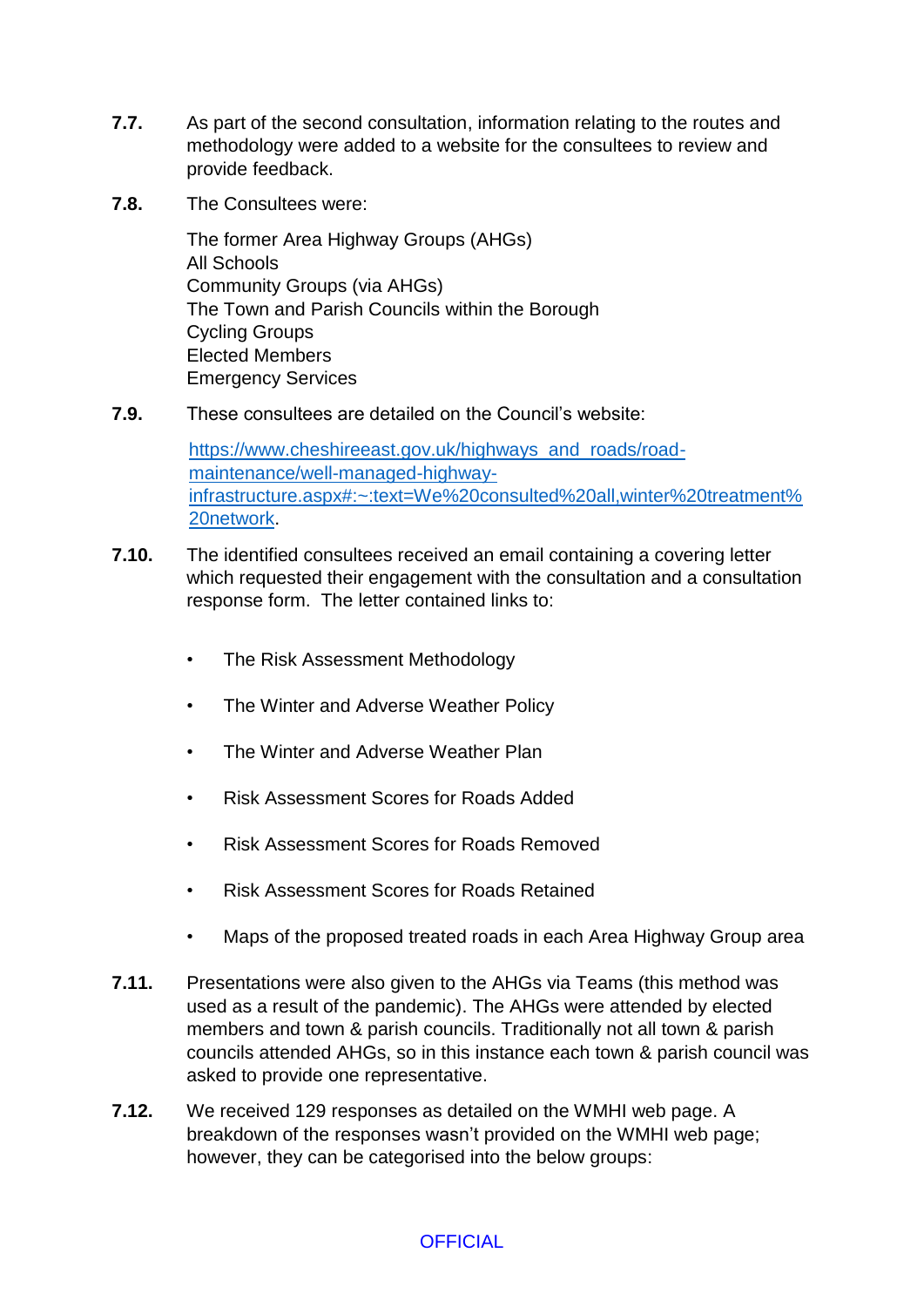| <b>CEC</b> ward members   | 29 |
|---------------------------|----|
| Town and parish councils  | 41 |
| <b>Schools</b>            | 15 |
| Cycling groups            | 2  |
| <b>Emergency services</b> | 1  |

- **7.13.** Although not consulted directly, we also received 41 responses from members of the public. The vast majority of these were as a result of a local campaign. These responses were all considered as part of the consultation.
- **7.14.** The roads identified by the respondents were evaluated against the published methodology, taking into account any additional information provided.
- **7.15.** Following consideration of the consultation responses the winter treatment network was finalised and a letter was sent to the original consultees, the letter included a link to the WMHI webpage which was updated to contain a list of roads added following the further streamlined consultation and a set of updated maps highlighting the additions.
- **7.16.** The updated maps and the list of roads added following the consultation can be found via the below link:

[https://www.cheshireeast.gov.uk/highways\\_and\\_roads/road](https://www.cheshireeast.gov.uk/highways_and_roads/road-maintenance/well-managed-highway-infrastructure.aspx#:~:text=Winter%20treated%20roads,Wilmslow%20(PDF%2C%202.7MB))[maintenance/well-managed-highway](https://www.cheshireeast.gov.uk/highways_and_roads/road-maintenance/well-managed-highway-infrastructure.aspx#:~:text=Winter%20treated%20roads,Wilmslow%20(PDF%2C%202.7MB))[infrastructure.aspx#:~:text=Winter%20treated%20roads,Wilmslow%20\(PD](https://www.cheshireeast.gov.uk/highways_and_roads/road-maintenance/well-managed-highway-infrastructure.aspx#:~:text=Winter%20treated%20roads,Wilmslow%20(PDF%2C%202.7MB)) [F%2C%202.7MB\)](https://www.cheshireeast.gov.uk/highways_and_roads/road-maintenance/well-managed-highway-infrastructure.aspx#:~:text=Winter%20treated%20roads,Wilmslow%20(PDF%2C%202.7MB))

**7.17.** As a result of the further streamline consultation an additional 43 road lengths were added to the treated network, none were removed.

### **8. Implications**

### **8.1. Legal**

**8.1.1.** There are no legal consequences of this report.

### **8.2. Finance**

**8.2.1.** Some staff time will be required to update the webpage. This will be covered through existing highway revenue budgets.

### **8.3. Policy**

**8.3.1.** There are no policy implication as a result of this Notice of Motion.

### **8.4. Equality**

**8.4.1.** There are no equality implications as a result of this Notice of Motion.

### **8.5. Human Resources**